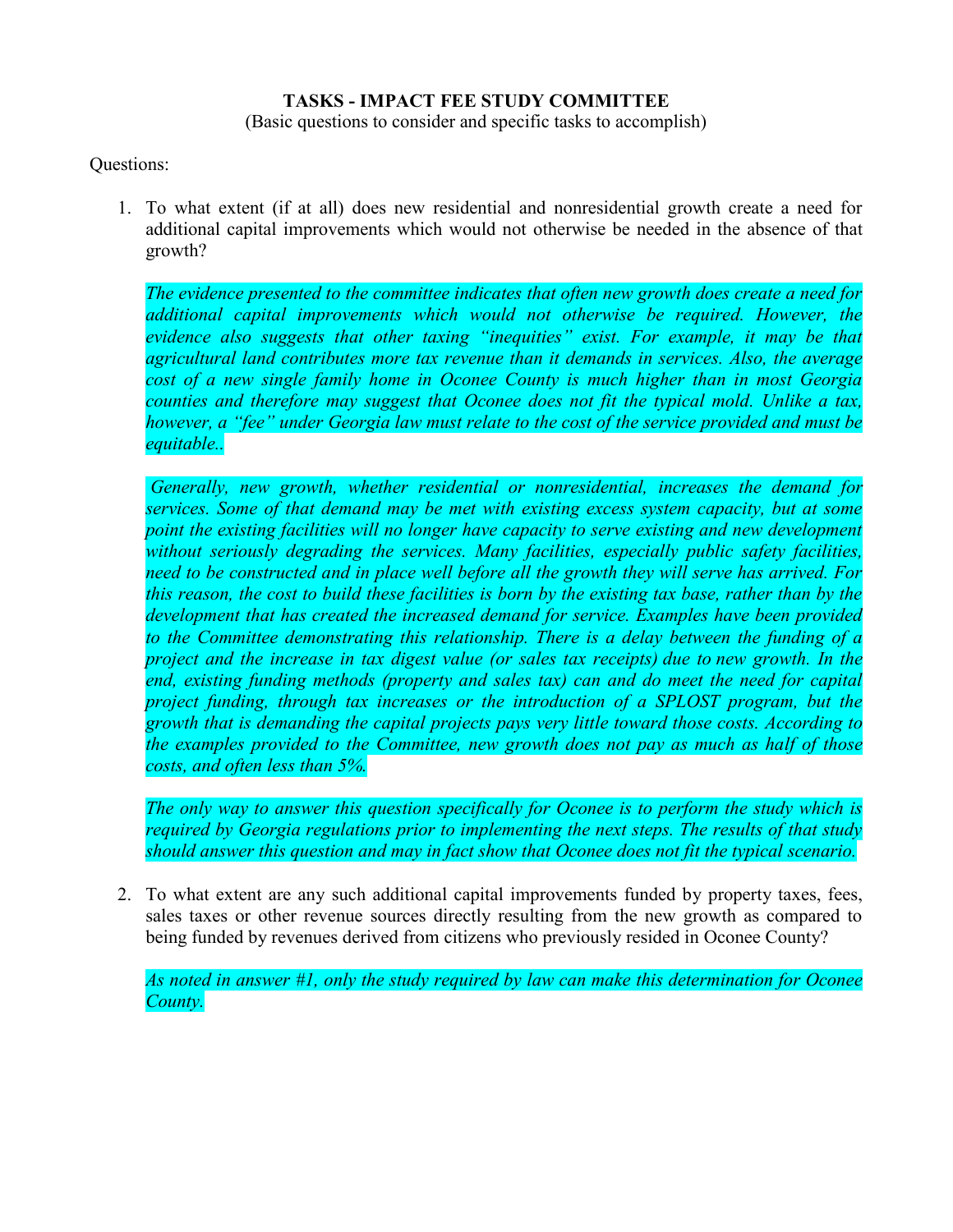**3. What fees are currently paid by development projects such as rezone fees, preliminary plat/site plan fees, building permit fees, plan review fees, water and sewer fees, etc. for both commercial and residential projects? What services do these fees pay for?**

## *Taxes and fees are defined separately.*

*A tax is a payment usually collected annually for general government services. The amount is often based on the value of real property, (ad-valorem or property tax) or the value of goods sold, (sales tax).Taxes are not usually earmarked for a specific service at the time of collection but are instead allocated through the annual budget process, except that Special Purpose Local Option Sales Taxes (SPLOST) are allocated to eligible general categories such as roads, parks, schools, etc. by referendum. Taxes are usually paid by everyone (with some special exemptions like homestead exemption) and not just by the development community. A preliminary analysis (based on somewhat "anecdotal" evidence) of property taxes compared to budgets for the Board of Commissioners, (BOC) and Board of Education, (BOE) would seem to indicate that the fair market value of a new home being built in Oconee County would need to average at least \$309,000.00 in order to meet a "break even" point for services vs. revenues (see attached). However, this analysis is not scientific and probably does not take into account all relevant factors. A complete analysis as required by the impact fee regulations would be required to determine this (included in consultant's proposal).*

*A fee is a charge which is paid for a specific service and is "earmarked" for such at the time*  paid. It is usually a fixed amount depending on the specific service. For example, subdivision *plan review fees cover a portion of the cost for the county to review subdivision construction plans for compliance with code. Other examples would include parking fees, rezone fees, utility connection and capacity fees, and building permit fees. These fees are normally collected at the time service is provided and only paid by those receiving the service. A large portion of such fees collected by Oconee County are directly related to services provided in relation to real estate development and building construction which are mostly provided by the Planning, Code Enforcement, Utility, Public Works and Health Departments. These fee schedules are attached and are for the most part self- explanatory. Based on our review of these fee schedules and input from the foregoing departments, it appears that most of these fees cover a portion of but not all of the cost of reviewing the rezone plans, construction plans, soil studies and building plans etc. These fees also cover at least part of the cost of performing field inspections.* 

*Water and sewer fees are not quite as self-explanatory. The water fees are separated into meter fee, (based on cost by meter size) tap fee, (based on line capacities) and water availability, (based on storage, treatment and transmission costs).*

*Sewer fees also include a tap fee, (based on line capacities) and a capacity fee which is simply the cost of the treatment plant divided by the number of gallon per day that the plant can treat, (cost per gallon) multiplied by the number of gallons per day of effluent that the user is projected to generate. Based on real world experience in Oconee County, these projections have proved very accurate for water and sewer.*

If a developer chooses to develop a property which is not currently served by water (or sewer *in some cases) that developer is responsible for extending the water or sewer line at his/her expense. However, Oconee County has implemented a policy (+/- year 2000) designed to help developers recoup at least some of their cost for installing lift stations, gravity sewer lines and*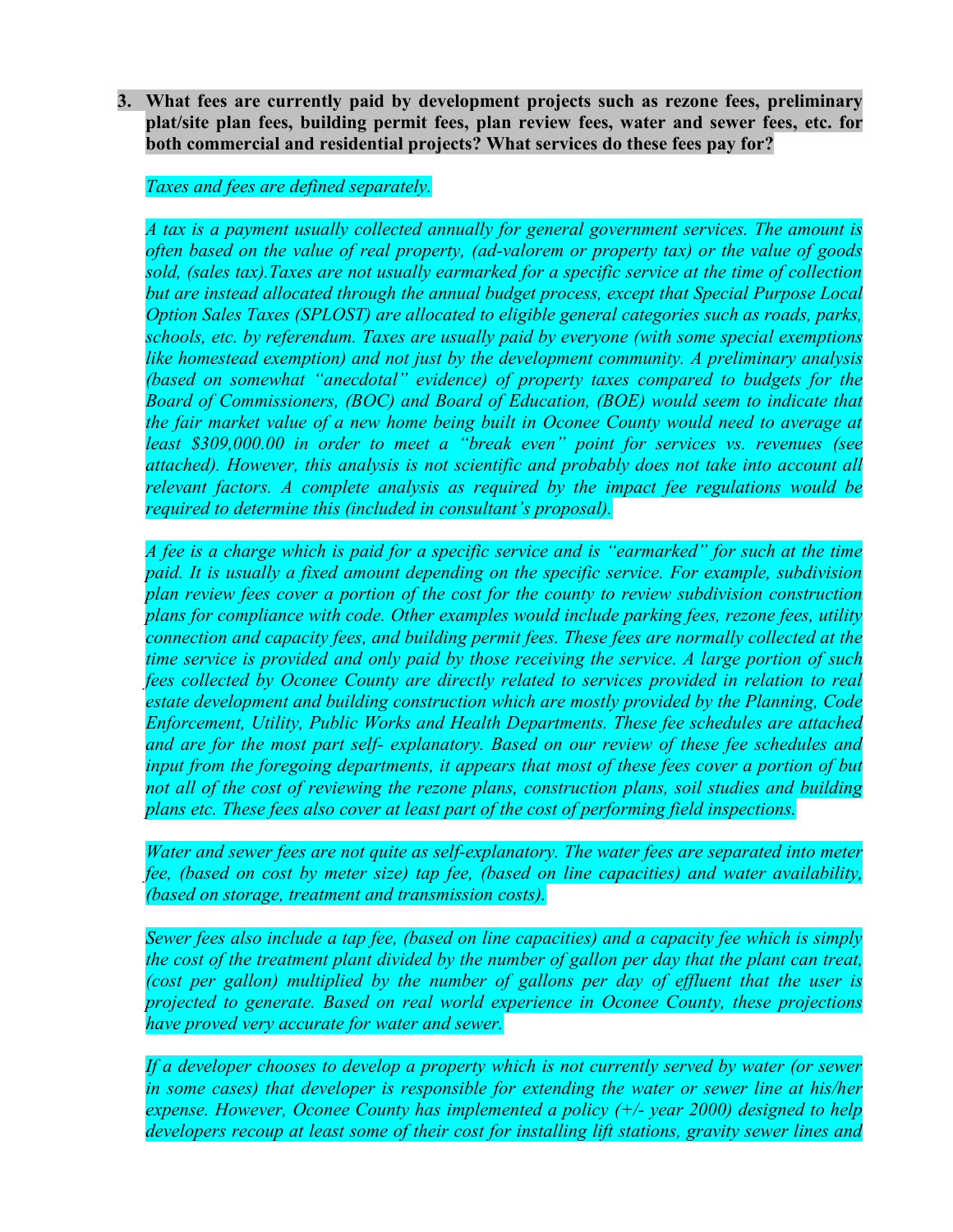*waterlines. This policy is called the front footage assessment. The county simply will charge future users of the water line, (lift station and/or gravity sewer line) an assessment equal to the per foot cost incurred by the developer who originally installed the line, times the number of linear feet that the new project's road frontage fronts on the water line (usually one half per side of the road). For lift stations the assessment would be based on capacity. The county then refunds this to the original installing developer according to policy.*

4. Would impact fees provide for a more equitable distribution of cost burden for new capital facilities between existing and future citizens?

*As noted in answer #1, the study required by law would provide a detailed answer to this question for Oconee County. However currently, all taxpayers in the county would be assessed to pay for capital improvements only needed to serve new development.*

5. What is the range of impact fees which have been adopted by other cities or counties in Georgia? What would the resulting cost increase be on the average new home price if the high, middle and low end of said impact fee ranges were adopted in Oconee County, (\$ and %)? Same question for commercial office and retail space.

No two counties are alike, and any impact fee adopted by Oconee County would reflect the facilities selected and the percentage of the maximum allowable fee the Board of Commissioners adopts. Fees in Georgia commonly average around \$2,000 a house (less than 1% of the purchase price of a \$300,000 home); nonresidential rates vary considerably.

6. Are there any cases in Georgia where it has been shown that impact fees have resulted in suppression of economic development, decrease in growth rate or redirection of economic development outside of the subject jurisdiction?

*Under "normal" economic conditions, we have not found a case where this has occurred. Evidence presented suggests that local governments adopting impact fee programs consider this and often reduce the scope of the impact fees between the original concept development stage and final adoption, for the specific purpose of protecting their economic development momentum.*

*That being said, we must also recognize that we cannot say that it has never happened. Furthermore, these are not "normal" economic conditions. If the county decides to take the step of performing the aforementioned study required under Georgia regulations, and if that study indicated that a limited impact fee program would be equitable, the adoption of any such program should probably be timed to coincide with a significant economic upturn in the housing and real estate market.*

Tasks:

1. Invite representatives from State government agencies and from other jurisdictions with impact fees (or visit them) to learn about their experiences, (good and bad) and gain insight into the subject.